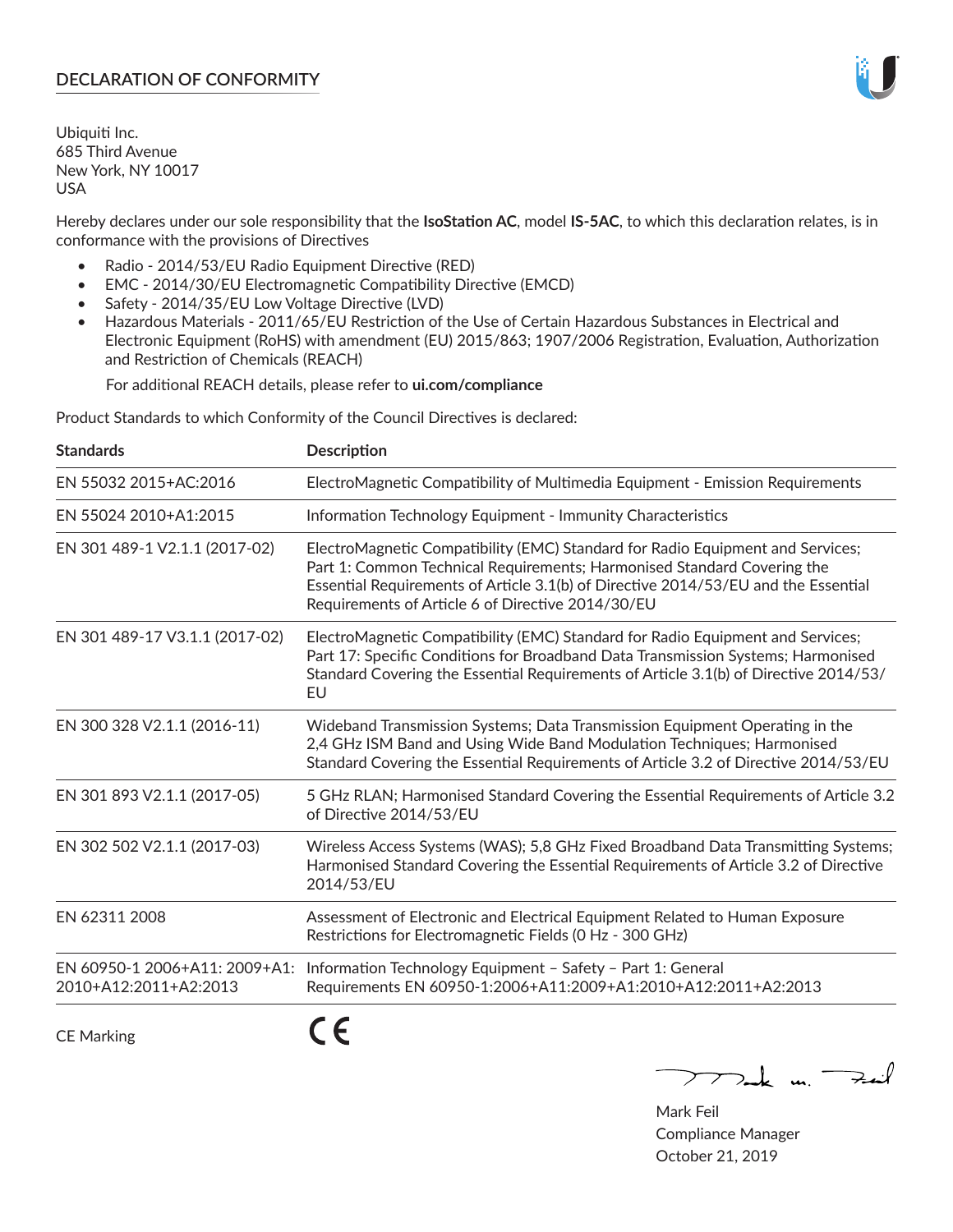# **DECLARATION OF CONFORMITY**



## **български** [Bulgarian]

С настоящото Ubiquiti декларира, че това устройство IS-5AC е в съответствие със съществените изисквания и други приложими разпоредби на Директиви 2014/53/EC, 2014/30/ЕС, 2014/35/ЕС.

## **Hrvatski** [Croatian]

Ubiquiti ovim putem izjavljuje da je ovaj uređaj IS-5AC sukladan osnovnim zahtjevima i ostalim bitnim odredbama Direktiva 2014/53/EU, 2014/30/EU, 2014/35/EU.

# **Čeština** [Czech]

Ubiquiti tímto prohlašuje, že toto IS-5AC zařízení, je ve shodě se základními požadavky a dalšími příslušnými ustanoveními směrnic 2014/53/EU, 2014/30/EU, 2014/35/EU.

## **Dansk** [Danish]

Hermed, Ubiquiti, erklærer at denne IS-5AC enhed, er i overensstemmelse med de væsentlige krav og øvrige relevante krav i direktiver 2014/53/EU, 2014/30/EU, 2014/35/EU.

## **Nederlands** [Dutch]

Hierbij verklaart Ubiquiti, dat deze IS-5AC apparaat, in overeenstemming is met de essentiële eisen en de andere relevante bepalingen van richtlijnen 2014/53/EU, 2014/30/EU, 2014/35/EU.

## **English**

Hereby, Ubiquiti, declares that this IS-5AC device, is in compliance with the essential requirements and other relevant provisions of Directives 2014/53/EU, 2014/30/EU, 2014/35/EU.

## **Eesti keel** [Estonian]

Käesolevaga Ubiquiti kinnitab, et antud IS-5AC seade, on vastavus olulistele nõuetele ja teistele asjakohastele sätetele direktiivide 2014/53/EL, 2014/30/EL, 2014/35/EL.

## **Suomi** [Finnish]

Täten Ubiquiti vakuuttaa, että tämä IS-5AC laite, on yhdenmukainen olennaisten vaatimusten ja muiden sitä koskevien direktiivien 2014/53/EU, 2014/30/EU, 2014/35/EU.

## **Français** [French]

Par la présente Ubiquiti déclare que l'appareil IS-5AC, est conforme aux exigences essentielles et aux autres dispositions pertinentes des directives 2014/53/UE, 2014/30/UE, 2014/35/UE.

## **Deutsch** [German]

Hiermit erklärt Ubiquiti, dass sich dieses IS-5AC Gerät, in Übereinstimmung mit den grundlegenden Anforderungen und den anderen relevanten Vorschriften der Richtlinien 2014/53/EU, 2014/30/EU, 2014/35/EU befindet.

## **Ελληνικά** [Greek]

Δια του παρόντος, Ubiquiti, δηλώνει ότι αυτή η συσκευή IS-5AC, είναι σε συμμόρφωση με τις βασικές απαιτήσεις και τις λοιπές σχετικές διατάξεις των οδηγιών 2014/53/EE, 2014/30/EE, 2014/35/EE.

## **Magyar** [Hungarian]

Ezennel Ubiquiti kijelenti, hogy ez a IS-5AC készülék megfelel az alapvető követelményeknek és más vonatkozó 2014/53/ EU, 2014/30/EU, 2014/35/EU irányelvek rendelkezéseit.

## **Íslenska** [Icelandic]

Hér, Ubiquiti, því yfir að þetta IS-5AC tæki er í samræmi við grunnkröfur og önnur viðeigandi ákvæði tilskipana 2014/53/ ESB, 2014/30/ESB, 2014/35/ESB.

## **Italiano** [Italian]

Con la presente, Ubiquiti, dichiara che questo dispositivo IS-5AC, è conforme ai requisiti essenziali ed alle altre disposizioni pertinenti delle direttive 2014/53/UE, 2014/30/UE, 2014/35/UE.